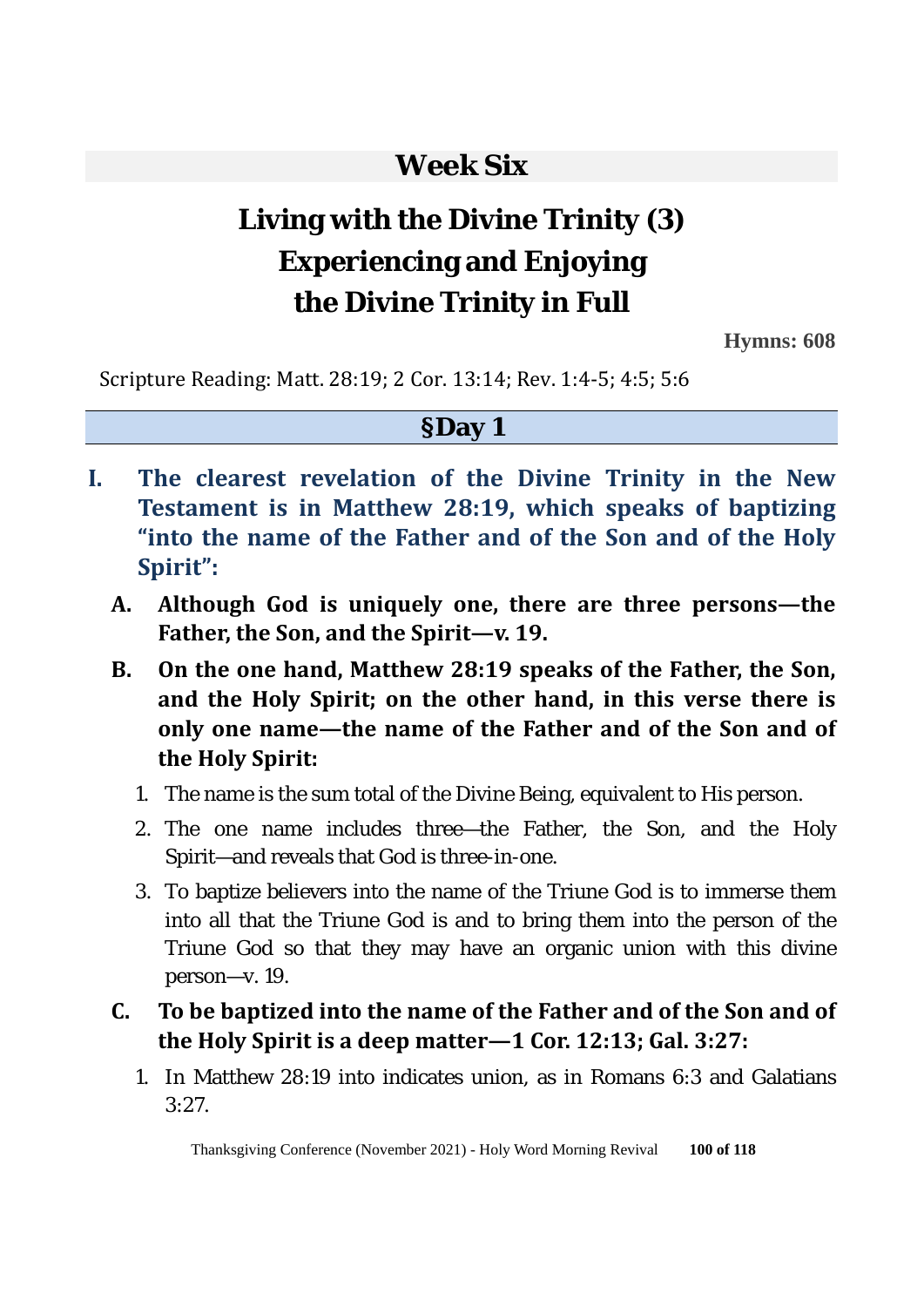2. To be baptized into the name of the Triune God is to be put into a mystical union with Him and to appropriate whatever God is into our being—Matt.  $28.19$ 

#### **§Day 2**

- **D. The charge given in Matthew 28:19 was given by the Lord Jesus after He had entered into resurrection, which was the consummation of the process of the Triune God:**
	- 1. The Triune God has passed through a process that began with incarnation, included human living and crucifixion, and consummated with resurrection—John 1:14; Rom. 6:4.
	- 2. In resurrection Christ, the embodiment of the Triune God, became the life-giving Spirit, the consummation of the Triune God, for the believers to be baptized into the Divine Trinity—1 Cor. 15:45; 2 Cor. 3:17.
	- 3. To be baptized into the person of the Trinity is to be baptized in the all-inclusive, consummated Spirit who is the ultimate consummation of the processed Triune God—Matt. 28:19:
		- a. This is to be baptized into the riches of the Father, into the riches of the Son, and into the riches of the Spirit—Eph. 3:8.
		- b.As the baptized ones, we are now in an organic union with the Triune God; therefore, whatever the Father has, whatever the Son has, and whatever the Spirit receives become ours—1 Cor. 6:17; John 15:4-5, 7.

## **§Day 3**

- **II. To experience and enjoy the Divine Trinity in full is to participate in the love of God, the grace of the Lord Jesus Christ, and the fellowship of the Holy Spirit—2 Cor. 13:14:**
	- **A. Second Corinthians 13:14 shows us three persons in three aspects—God the Father (love), the Lord Jesus Christ, the Son of God (grace), and the Holy Spirit (fellowship).**
	- **B. The love of God the Father is the source, since God is the origin; the grace of the Lord is the course of the love of God, since the Lord is the expression of God; and the fellowship of the Spirit is**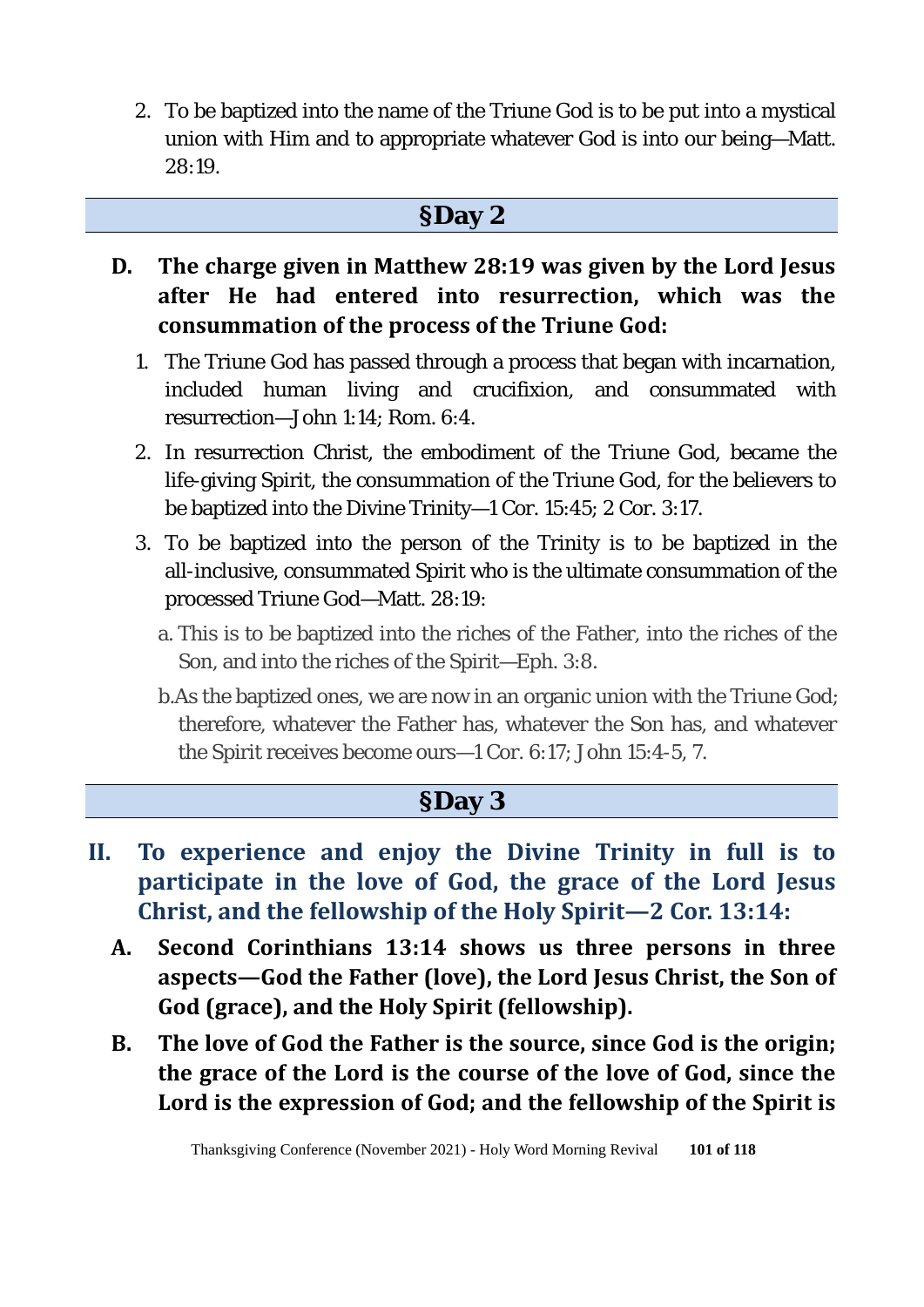**the impartation of the grace of the Lord with the love of God, since the Spirit is the transmission of the Lord with God, for our experience and enjoyment of the Triune God—the Father, the Son, and the Holy Spirit—v. 14; Matt. 28:19.** 

- **C. The love, grace, and fellowship in 2 Corinthians 13:14 correspond to the Father, the Son, and the Holy Spirit in Matthew 28:19:** 
	- 1. The grace of the Lord is the Lord Himself as life to us for our enjoyment—John 1:17; 1 Cor. 15:10.
	- 2. The love of God is God Himself as the source of the grace of the Lord—1 John 4:9.
	- 3. The fellowship of the Spirit is the Spirit Himself as the transmission of the grace of the Lord with the love of God for our participation—2 Cor. 13:14.

## **§Day 4**

- 4. The love of God the Father is expressed in the grace of Christ the Son, and the grace of Christ the Son is in the fellowship of God the Spirit to be transmitted to the believers—John 3:16; 1:17, 16:
	- a. It is through the fellowship of the Holy Spirit that grace is able to reach us—2 Cor. 13:14.
	- b. The grace of Christ comes out of the love of God, and this grace is transmitted to us and comes into us through the fellowship of the Holy Spirit—v. 14.
	- c. In order to experience and enjoy the grace of the Lord, we need to be in the fellowship of the Holy Spirit, and as we are enjoying the grace of the Lord, we taste the love of God—John 1:14, 16; 1 John 4:9-10.

#### **D. With the Divine Trinity are the source, the course, and the flow—2 Cor. 13:14:**

- 1. The source, the fountain, is the love of God—John 3:16; 4:14.
- 2. The course, the outflow, is the grace expressed and conveyed to us by Christ—1 Cor. 16:23.
- 3. The flow is the Holy Spirit as the fellowship, the transmission, the circulation, of the grace of Christ with the love of the Father—2 Cor. 13:14.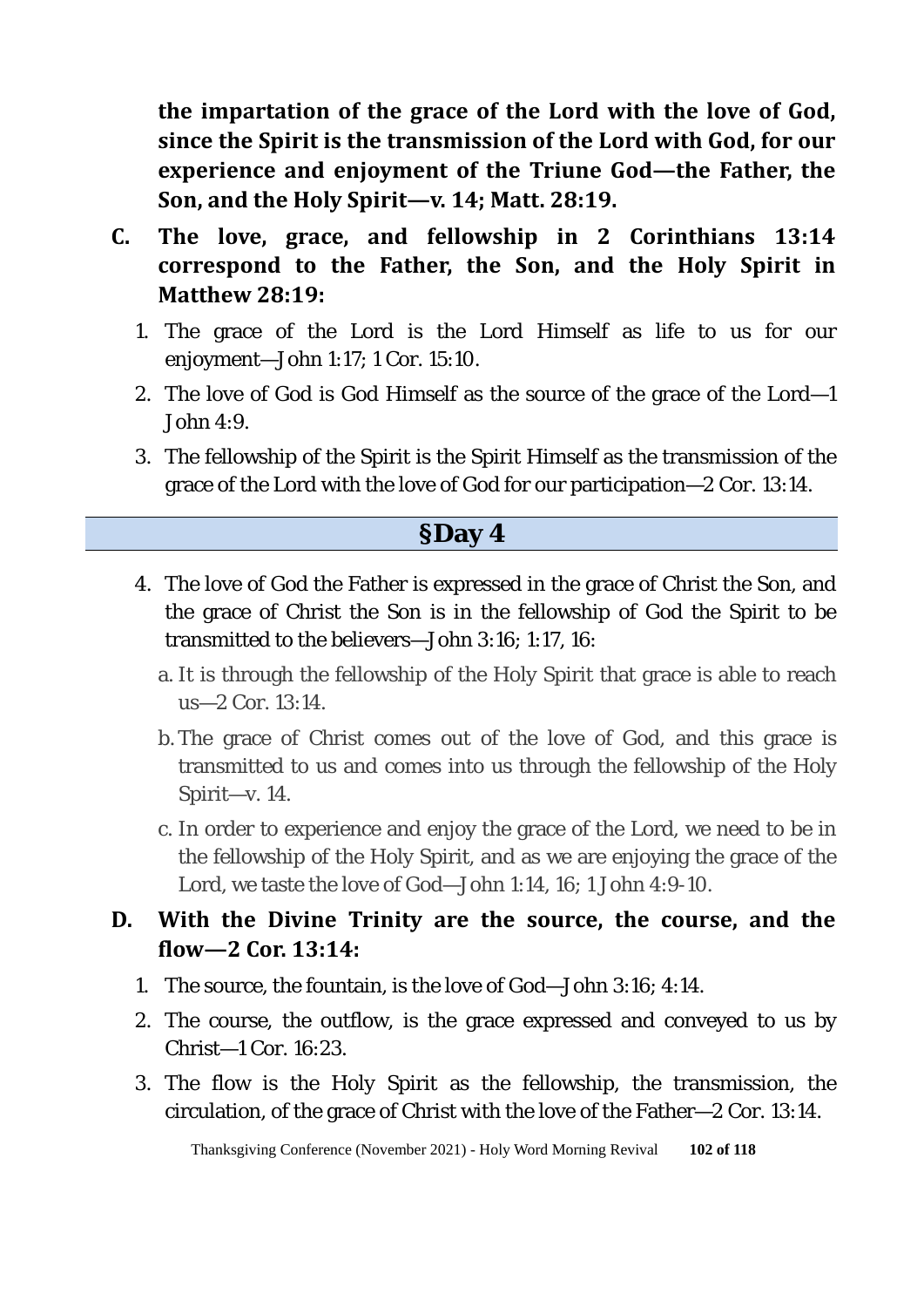- **III. The experience and enjoyment of the Divine Trinity in full is consummated by the One who is, who was, and who is coming, by the seven Spirits, and by Jesus Christ, the faithful Witness, the Firstborn of the dead, and the Ruler of the kings of the earth—Rev. 1:4-5:** 
	- **A. Revelation 1:4 speaks of God as the One who is, who was, and who is coming:**
		- 1. This is the meaning of the name Jehovah:
			- a. In Hebrew Jehovah means "I am who I am"—Exo. 3:14, 6.
			- b. His being the I Am signifies that He is the One who exists from eternity to eternity.
		- 2. God is the only One who is, the only One who has the reality of being.
		- 3. Hebrews 11:6 says that "he who comes forward to God must believe that He is":
			- a. According to Hebrews 11:6, God is, and we must believe that He is.
			- b. As the One who is, who was, and who is coming, God is the self-existing One and the ever-existing One, the One whose being depends on nothing apart from Himself, and the One who exists eternally, having neither beginning nor ending—Exo. 3:14.
			- c. To believe that God is, is to believe that He is everything to us and that we are nothing—John 8:58; Eccl. 1:2.
			- d.To believe that God is implies that we are not; He must be the only One, the unique One, in everything, and we must be nothing in everything—Heb. 11:5; Gen. 5:22-24.

#### **B. Revelation 1:4 speaks of "the seven Spirits who are before His throne":**

- 1. In the book of Revelation the Spirit is called the seven Spirits (1:4; 4:5; 5:6), the sevenfold intensified Spirit.
- 2. The seven Spirits in Revelation 1:4 undoubtedly are the one Spirit of God (Eph. 4:4) because They are ranked among the Triune God.
- 3. As seven is the number for completion in God's operation, so the seven

Thanksgiving Conference (November 2021) - Holy Word Morning Revival **103 of 118**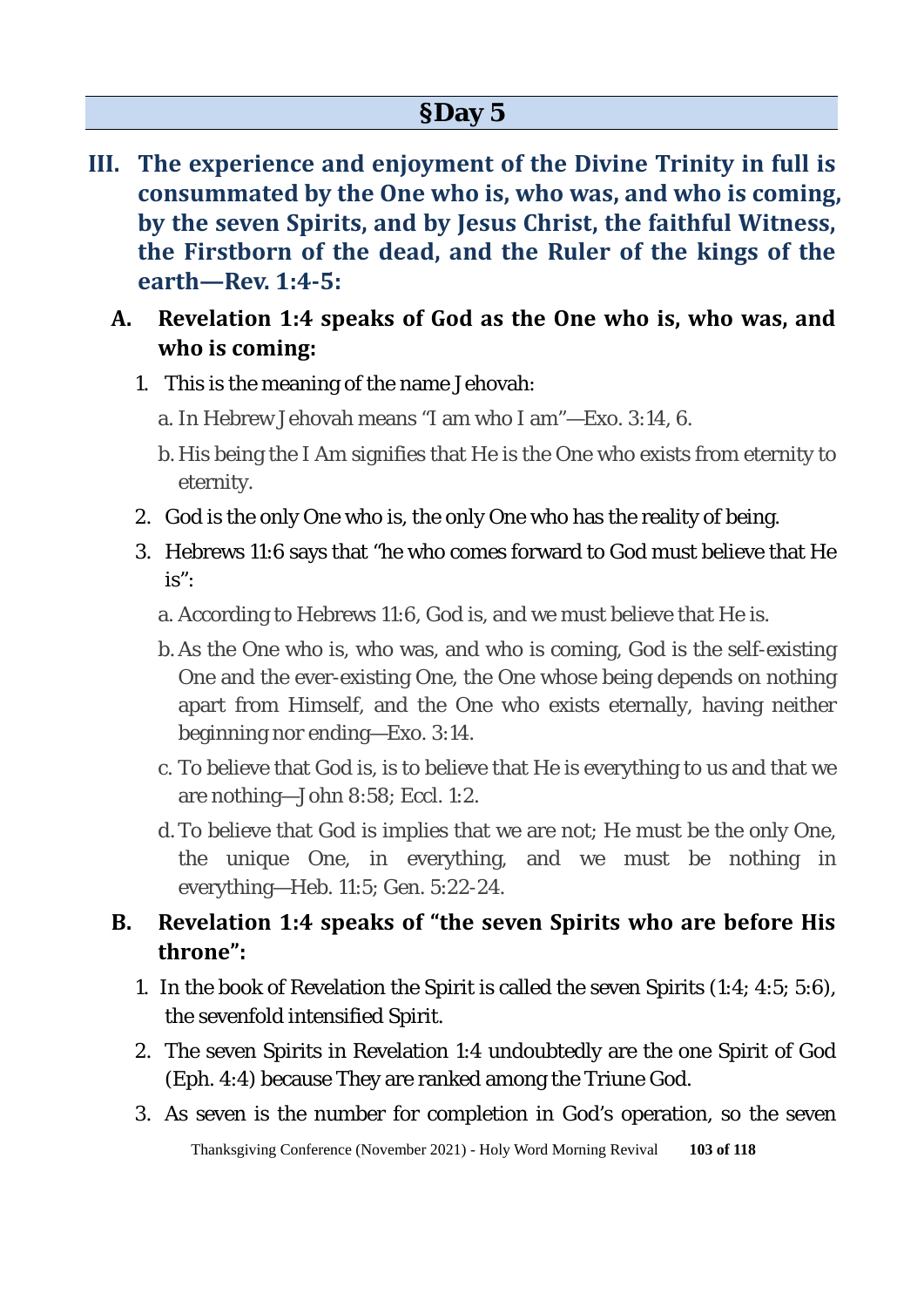#### Spirits must be for God's move on the earth—Rev. 4:5:

- a. In essence and existence, God's Spirit is one.
- b. In the intensified function and work of God's operation, His Spirit is sevenfold—1:4.
- 4. The title the seven Spirits indicates that the Spirit has been intensified sevenfold; this Spirit intensifies all the elements of the Spirit: divinity, incarnation, crucifixion, resurrection, reality, and grace—3:1.

# **§Day 6** 5. According to Revelation 5:6, the seven Spirits of God are the seven eyes of the Lamb: a. Christ as the redeeming Lamb on the throne has seven observing and

- searching eyes for executing God's judgment upon the universe to fulfill God's eternal purpose, which will consummate in the building up of the New Jerusalem—4:5; 21:2, 9-10.
- b. The seven Spirits as the seven eyes of the Lamb are also for transfusing.
- c. When Christ looks at us with His seven eyes, these eyes, which are the seven Spirits, will transfuse Christ's element and Christ Himself into us for our transformation—5:6.

## **C. Revelation 1:5 speaks of "Jesus Christ, the faithful Witness, the Firstborn of the dead, and the Ruler of the kings of the earth":**

- 1. As the living and faithful Witness of God, Christ is the One who testifies God not only by His word and deeds but also by what He is; His being is the testimony of God—v. 5a.
- 2. Christ's being the Firstborn of the dead refers to His resurrection; He is the living One—the One who became dead and now is living forever and ever, having the keys of death and of Hades—vv. 5b, 18.
- 3. In His ascension the Lord Jesus is the Ruler of the kings of the earth—v. 5c:
	- a. Having passed through incarnation, human living, crucifixion, resurrection, and ascension, He has been enthroned above all kings—5:6.
	- b. The Lord Jesus, the enthroned One, is ruling over the earth, the entire world, as the Ruler of the kings of the earth—1:5c.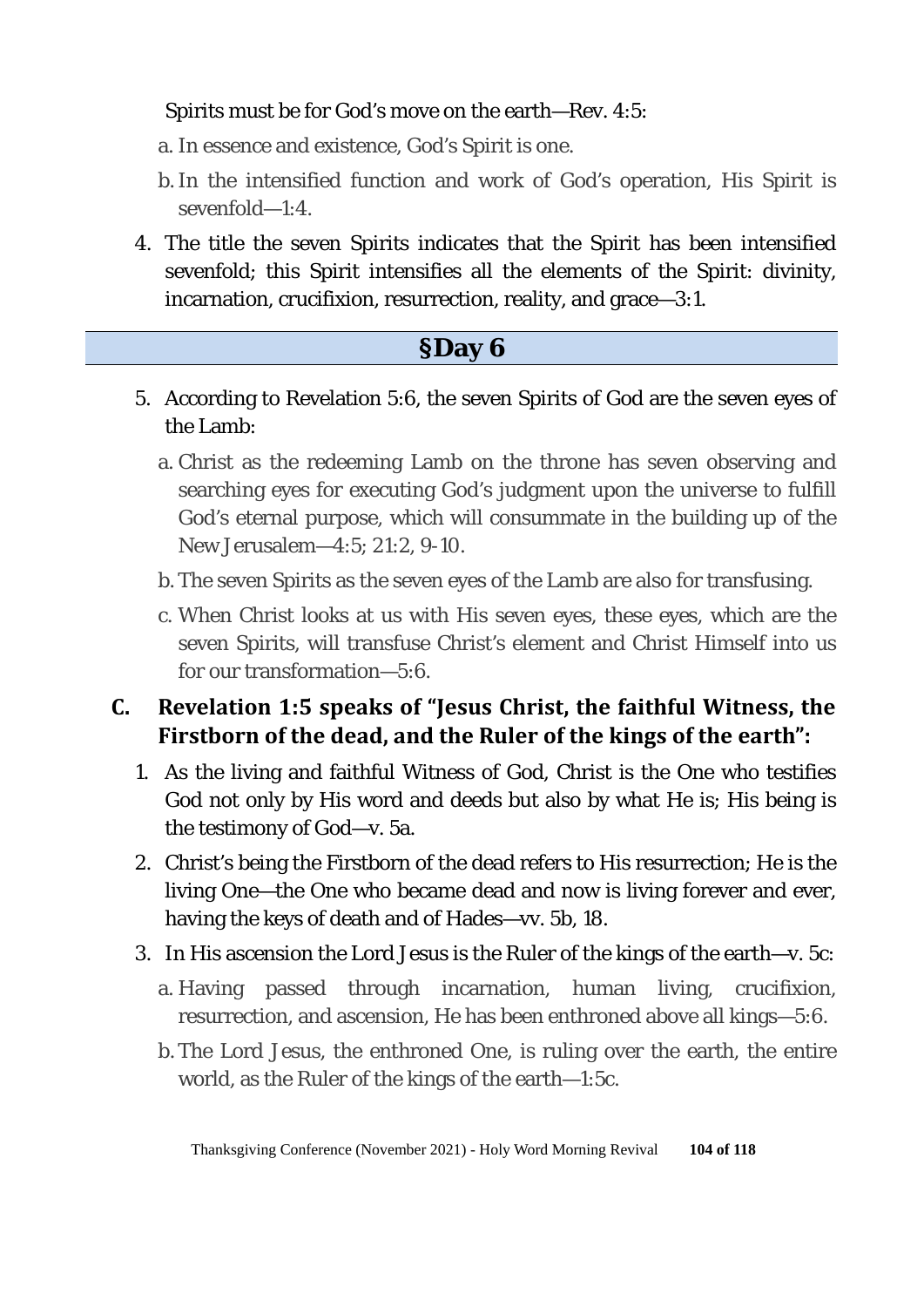## **Morning Nourishment**

- Matt. 28:19 Go therefore and disciple all the nations, baptizing them into the name of the Father and of the Son and of the Holy Spirit.
- Rom. 6:3 …All of us who have been baptized into Christ Jesus have been baptized into His death.
- 1 Cor. 12:13 For also in one Spirit we were all baptized into one Body, whether Jews or Greeks, whether slaves or free…

The Lord… in Matthew 28:19… speaks clearly of the three persons—the Father, the Son, and the Spirit. But when He speaks here of the name of the Father, the Son, and the Spirit, the name is in the singular number in the original text. This means that though the Father, the Son, and the Spirit are three, yet the name is one. It is really mysterious—one name for three persons. This, of course, is what is meant by the expression three-in-one, or triune….This name includes the three—the Father, the Son, and the Holy Spirit—and tells us that God is three-in-one. Although God is only one, yet there is the matter of the three persons—the Father, the Son, and the Spirit. (CWWL, 1970, vol. 3, "Concerning the Triune God—the Father, the Son, and the Spirit," pp. 289-290)

## **Today's Reading**

At the conclusion of the Gospel of Matthew, the gospel of the kingdom, the Lord revealed that we have been baptized into the name [the person] of the Father, the Son, and the Holy Spirit (28:19)….The name of the Father, the Son, and the Holy Spirit in this verse is the sum total of the Divine Being, equivalent to His person. To baptize people into the name of the Triune God is to bring them into the person of the Triune God that they may have an organic union with this divine person. Our organic union with the Triune God brings us into a deep enjoyment and a rich experience of the Triune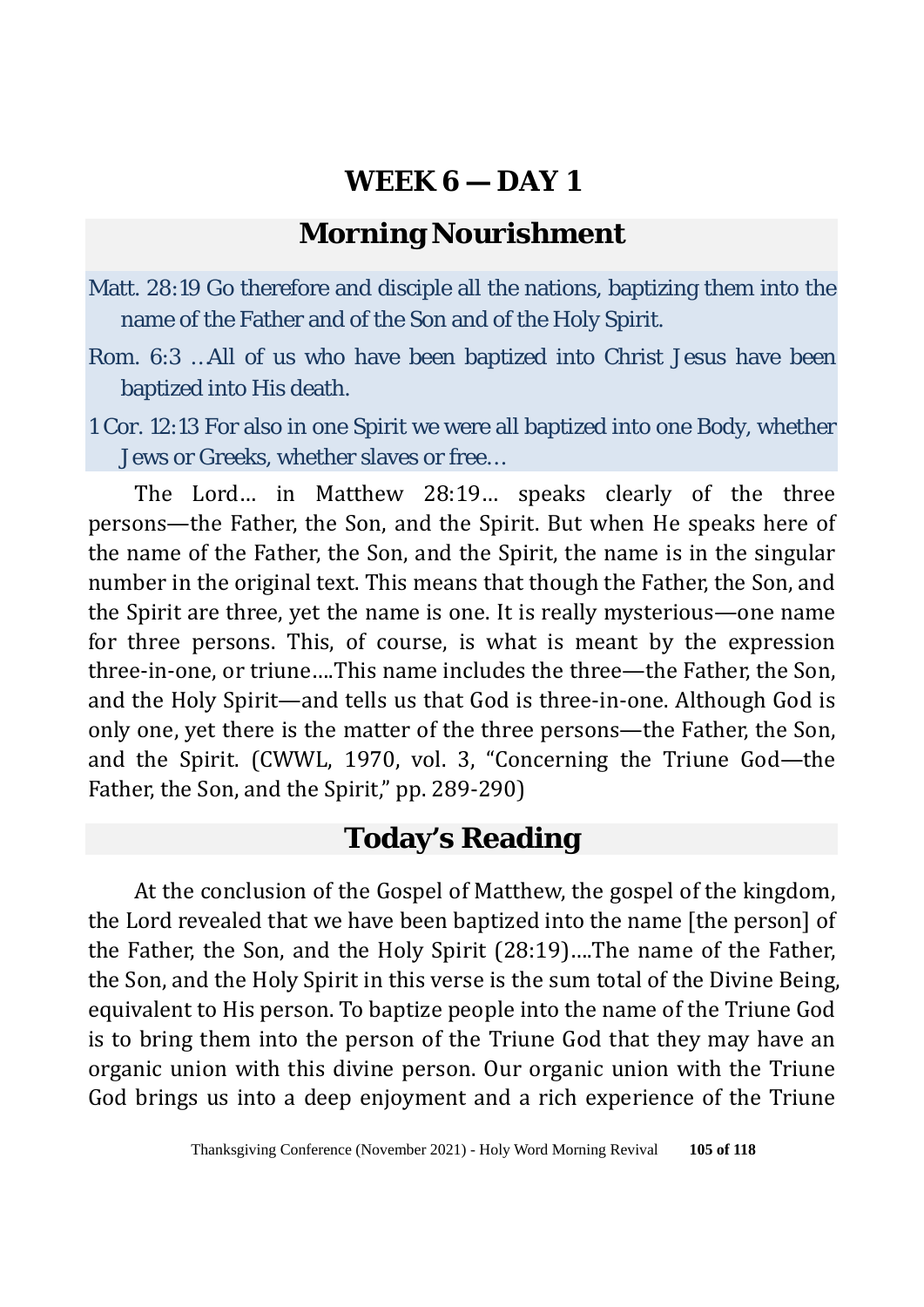God. (CWWL, 1988, vol. 1, "Living in and with the Divine Trinity," p. 381)

Baptism is to bring repentant people out of their old state into a new one by terminating their old life and germinating them with the new life of Christ so that they may become kingdom people…. After the Lord Jesus accomplished His ministry on earth, passed through the process of death and resurrection, and became the life-giving Spirit, He charged His disciples to baptize the discipled people into the Triune God…. Not long after the Lord charged the disciples with this baptism, He baptized them and the entire church in the Holy Spirit (1 Cor. 12:13) on the day of Pentecost (Acts 1:5; 2:4) and in the house of Cornelius (Acts 11:15-17). Then, based upon this, the disciples baptized the new converts (Acts 2:38), not only visibly into water but also invisibly into the death of Christ (Rom. 6:3-4), into Christ Himself (Gal. 3:27), into the Triune God (Matt. 28:19), and into the Body of Christ (1 Cor. 12:13). The water, signifying the death of Christ with His burial, may be considered a tomb to terminate the history of the baptized ones. Since the death of Christ is included in Christ, since Christ is the embodiment of the Triune God, and since the Triune God is one with the Body of Christ, to baptize new believers into the death of Christ, into Christ Himself, into the Triune God, and into the Body of Christ is to do one thing: on the negative side to terminate their old life and on the positive side to germinate them with a new life, the eternal life of the Triune God, for the Body of Christ. Hence, the baptism ordained by the Lord Jesus in Matthew 28:19 is to baptize people out of their life into the Body life for the kingdom of the heavens.

The word into in 28:19 indicates union, as in Romans 6:3, Galatians 3:27, and 1 Corinthians 12:13….To baptize people into the name of the Triune God is to baptize them into spiritual and mystical union with Him….To baptize believers into the name of the Trinity is to immerse them into all the Triune God is. (The Conclusion of the New Testament, pp. 1322-1323)

Further Reading: CWWL, 1988, vol. 1, "Living in and with the Divine Trinity," ch. 13; Life-study of Matthew, msg. 72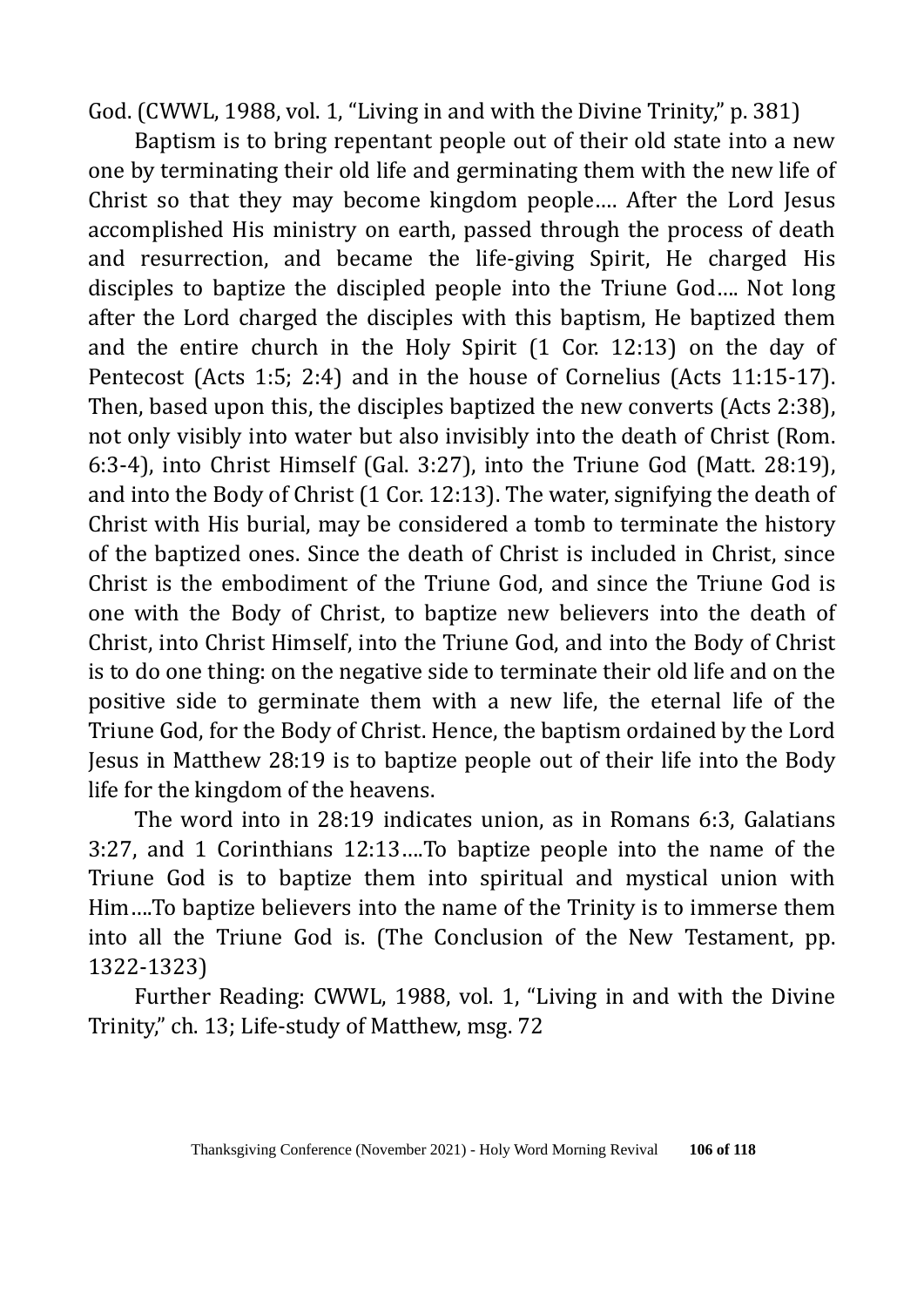# **Morning Nourishment**

- Matt. 28:19 Go therefore and disciple all the nations, baptizing them into the name of the Father and of the Son and of the Holy Spirit.
- Eph. 1:13 …Having heard the word of the truth, the gospel of your salvation, in Him also believing, you were sealed with the Holy Spirit of the promise.

1 Cor. 15:45 …The last Adam became a life-giving Spirit.

By the time the Lord Jesus gave the charge to His disciples recorded in Matthew 28:19, He had already died an all-inclusive death on the cross, had been buried, had entered into Hades to overcome the power of death and everything related to it, and had come out of death and had entered into resurrection. Furthermore, He, the pneumatic Christ, had already breathed Himself as the life-giving Spirit into the disciples (John 20:22). Having done all this, He charged them to disciple the nations and to bring them into the Triune God so that they may have an organic union with Him….To baptize believers into the name of the Father, the Son, and the Holy Spirit is in fact to baptize them into the processed Triune God. (The Conclusion of the New Testament, pp. 1323-1324)

## **Today's Reading**

Unless baptism in the Holy Spirit is specifically designated, the word baptism in the New Testament indicates baptism through water implying the significance of the baptism in the Spirit….The baptism mentioned by the Lord Jesus in Matthew 28:19,…to baptize believers into the name of the Father, the Son, and the Holy Spirit, is to baptize them both in the water and in the Spirit. Physically, we baptize believers in water, yet the water symbolizes the divine name, the name of the Father, the Son, and the Holy Spirit. This means that when we put people into the water of baptism, we put them into the person of the Triune God.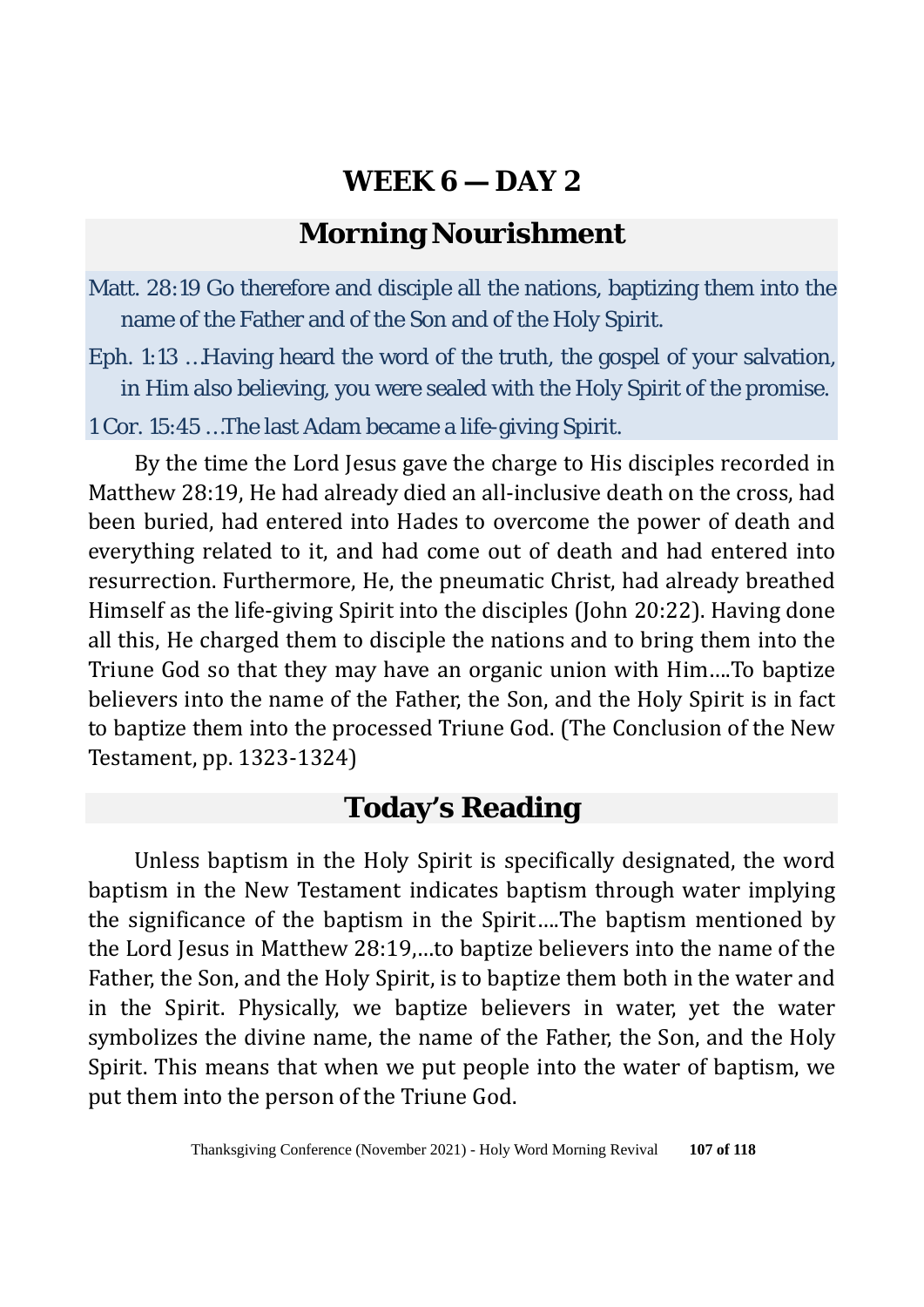In Matthew 28:19 the Lord Jesus charged the disciples to baptize the believers into the name of the Father, and of the Son, and of the Holy Spirit. But later, in practice, the believers were baptized into the name of the Lord Jesus. This indicates that to be baptized into the name of the Lord Jesus is equivalent to being baptized into the name of the Father and of the Son and of the Holy Spirit because the Lord Jesus is the embodiment of the Triune God (Col. 2:9).

Today, when we baptize believers into the name of the Lord Jesus we are actually baptizing them into the Triune God. (The Conclusion of the New Testament, pp. 1324-1325)

In resurrection as the last Adam, Jesus became a life-giving Spirit (1 Cor. 15:45b). As God, He became a man in incarnation (John 1:14). As such a One, He also became the life-giving Spirit. This life-giving Spirit is the totality of the Triune God, the consummation of the Triune God. As the life-giving Spirit, He is the Son, and embodied in the Son is the Father. Thus, the Father and the Son are here with this life-giving Spirit, who is the consummation of the Triune God and the totality of the Triune God.

We need to realize that we have the Spirit indwelling us, and the indwelling Spirit is the consummated Triune God. He is the life-giving and indwelling Spirit to seal the believers of the Son (Eph. 1:13), that is, to impart and dispense the riches of God's being as the unsearchable riches of Christ into the believers as the members of Christ for the constituting and building up of the organic Body of Christ (3:8, 10; 4:16). The indwelling, life-giving Spirit is the sealing Spirit. The sealing ink of a seal saturates the sealed material. We are the sealed material, and we have the Spirit as the sealing ink saturating us. This saturating, this sealing, mingles us with God. (CWWL, 1991-1992, vol. 1, "The Central Line of the Divine Revelation," pp. 345, 347)

Further Reading: CWWL, 1991-1992, vol. 1, "The Central Line of the Divine Revelation," ch. 2; CWWL, 1977, vol. 3, "The Subjective Truths in the Holy Scriptures," ch. 4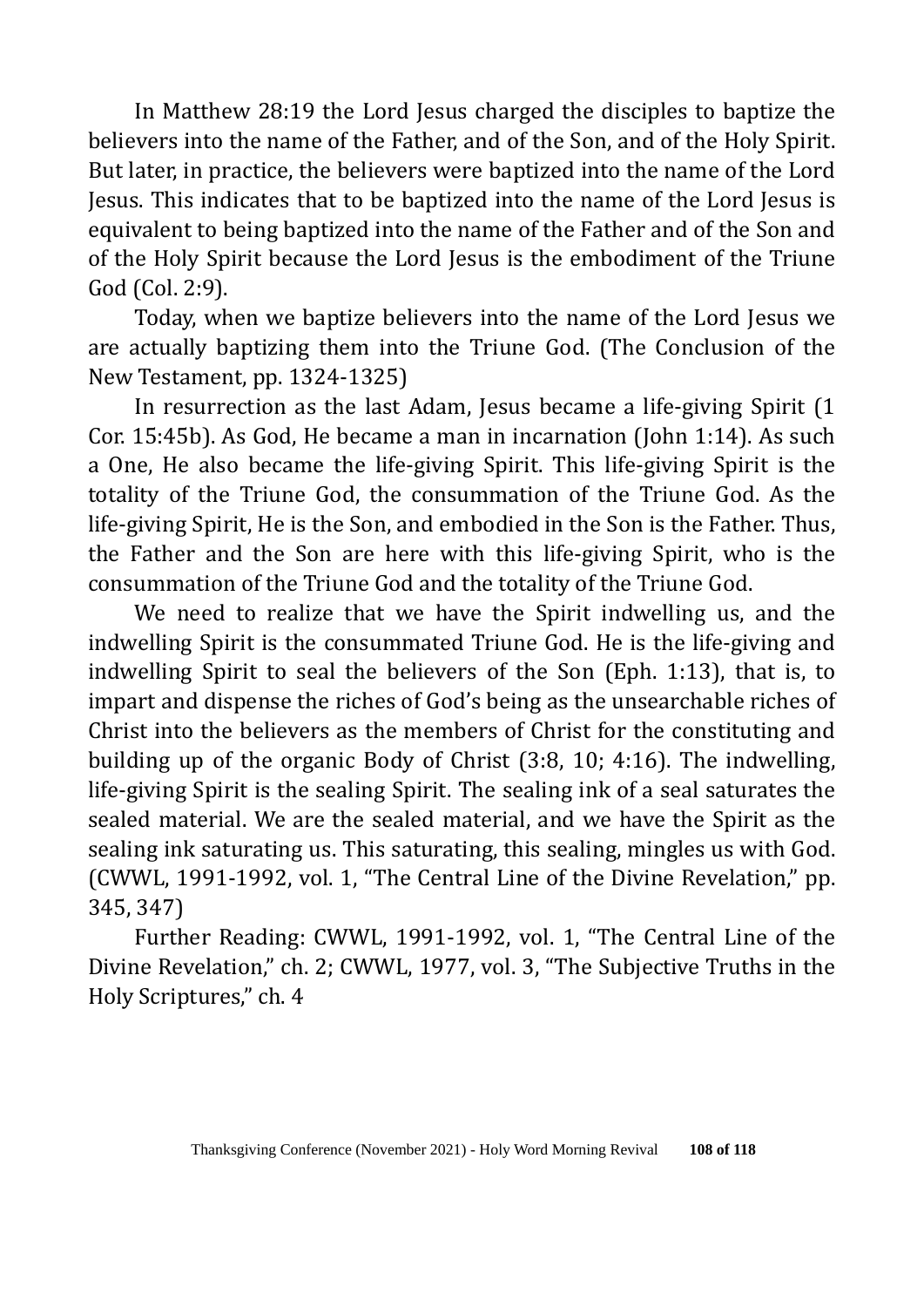# **Morning Nourishment**

- 2 Cor. 13:14 The grace of the Lord Jesus Christ and the love of God and the fellowship of the Holy Spirit be with you all.
- 1 Cor. 15:10 But by the grace of God I am what I am; and His grace unto me did not turn out to be in vain, but, on the contrary, I labored more abundantly than all of them, yet not I but the grace of God which is with me.

The Bible shows us that the Divine Trinity is for our enjoyment. Second Corinthians 13:14…mentions three things: grace, love, and fellowship. Actually, however, this is one thing in three aspects. The source is the divine love, the course is the divine grace, and the flow is the divine fellowship. Out of God the Father flows the grace through Christ. Then this grace flows in the fellowship of the Spirit. Second Corinthians 13:14 shows us three persons in three aspects: God the Father, Christ, and the Spirit; and love, grace, and fellowship. God the Father as love is the source, Christ as grace is the course, and the Spirit as fellowship is the flow. At the end of the Bible we see our Triune God flowing forever. His flowing is for the purpose of supplying His redeemed with Himself as drink and food so that we may enjoy Him as the bountiful supply. In the beginning of my Christian life I did not realize this. But today I fully realize that we need to experience, enjoy, and express the Triune God—the Father, the Son, and the Spirit. (CWWL, 1991-1992, vol. 1, "The Central Line of the Divine Revelation," pp. 342-343)

## **Today's Reading**

To enjoy the Divine Trinity in full is to participate in the love of God, the grace of Christ, and the fellowship of the Holy Spirit. Second Corinthians 13:14…shows that the Divine Trinity is not for the doctrinal study of theology but for our experience and enjoyment. The love of God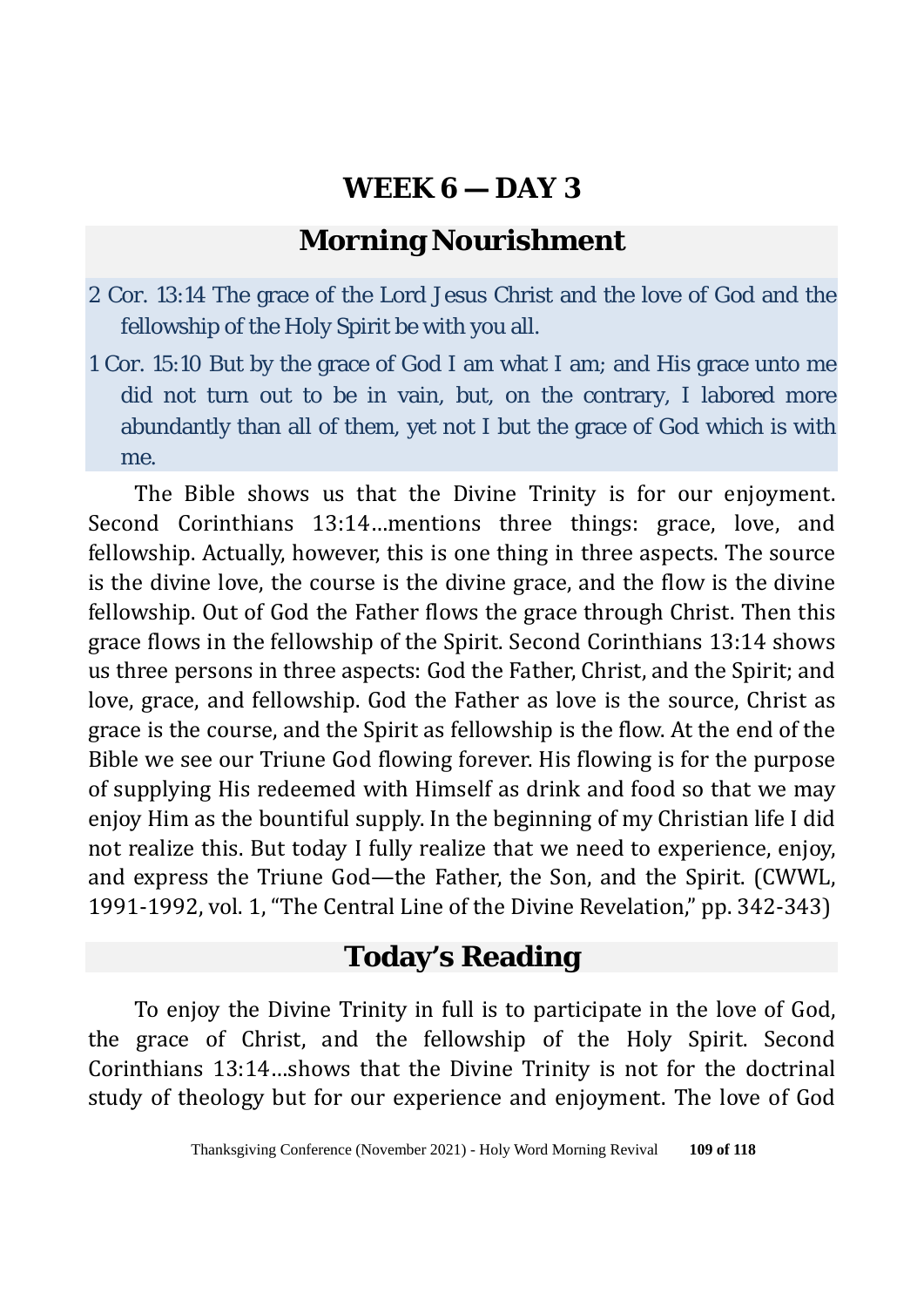the Father is the source, and the grace of Christ, God the Son, is the course of the love of God. When love comes out, it becomes grace. Then the fellowship of the Holy Spirit is the transmission, the communication, of the grace of Christ with the love of God the Father. Love is God the Father, grace as the outflow of love is Christ the Son, and the fellowship is the transmission of the Holy Spirit to transmit what the Son is as grace and what the Father is as love. The Holy Spirit transmits the divine riches into our being, and this transmission is the fellowship. Today we have the Divine Trinity operating in us in such a wonderful way. (CWWL, 1988, vol. 1, "Living in and with the Divine Trinity," pp. 382-383)

The grace of the Lord is the Lord Himself as life to us for our enjoyment (John 1:17; 1 Cor. 15:10), the love of God is God Himself (1 John 4:8,16) as the source of the grace of the Lord, and the fellowship of the Spirit is the Spirit Himself as the transmission of the grace of the Lord with the love of God for our participation. These are not three separate matters, but three aspects of one thing, just as the Lord, God, and the Holy Spirit are not three separate Gods, but three "hypostases… of the one same undivided and indivisible" God (Philip Schaff). The love of God is the source, since God is the origin; the grace of the Lord is the course of the love of God, since the Lord is the expression of God; and the fellowship of the Spirit is the impartation of the grace of the Lord with the love of God, since the Spirit is the transmission of the Lord with God, for our experience and enjoyment of the Triune God—the Father, the Son, and the Holy Spirit, with Their divine virtues….The grace of the Lord is mentioned first [2 Cor. 13:14], because this book is on the grace of Christ (1:12; 4:15; 6:1; 8:1,9; 9:8,14; 12:9). Such a divine attribute of three virtues—love, grace, and fellowship—and such a Triune God of the three divine hypostases—the Father, the Son, and the Spirit—were needed by the distracted and confused, yet encouraged and restored, Corinthian believers. (Life-study of 2 Corinthians, pp. 524-525)

Further Reading: Life-study of 2 Corinthians, msg. 59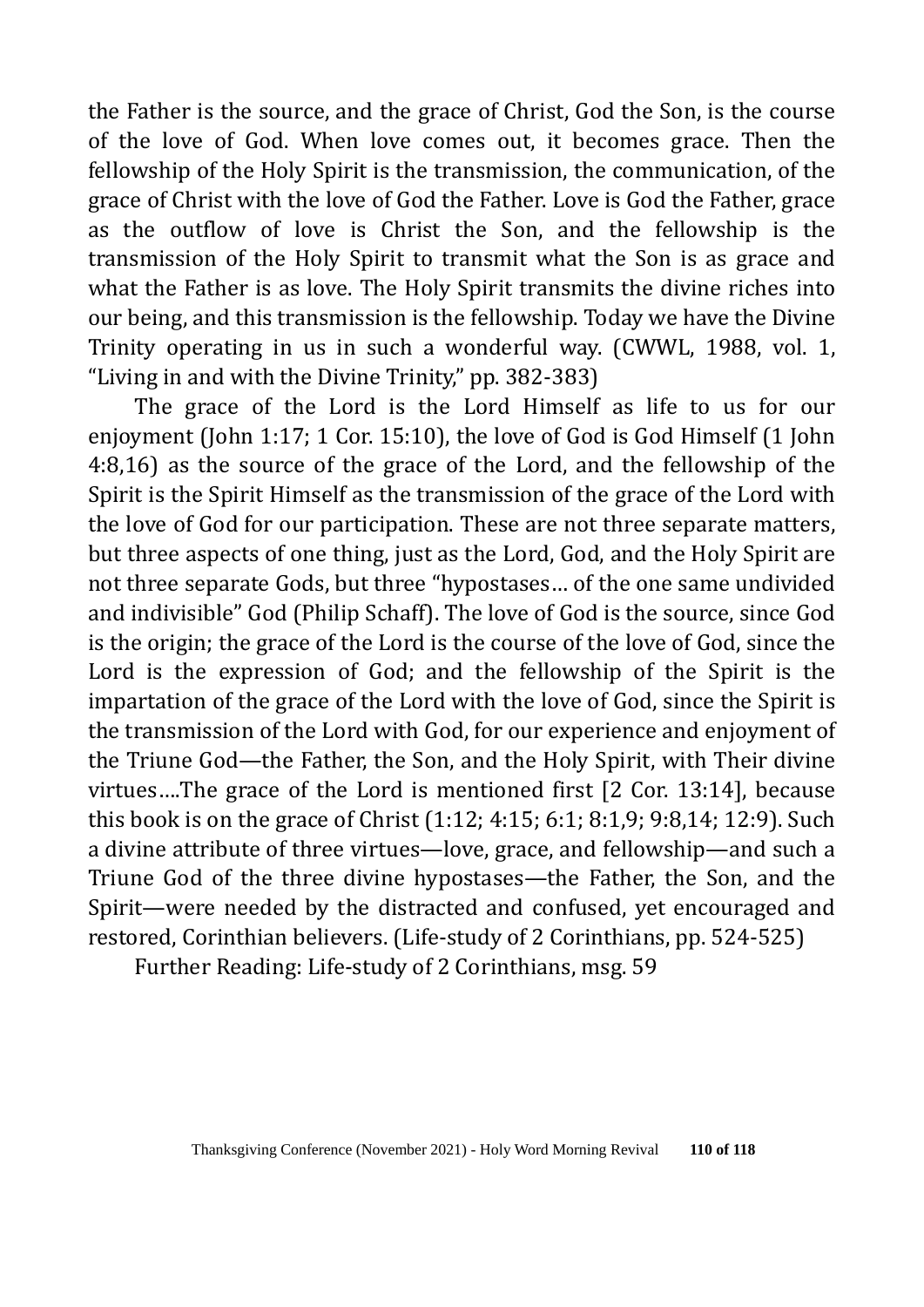# **Morning Nourishment**

- John 3:16 For God so loved the world that He gave His only begotten Son, that everyone who believes into Him would not perish, but would have eternal life.
- 1:17 For the law was given through Moses; grace and reality came through Jesus Christ.

The love of God the Father is expressed in the grace of Christ the Son. The source of this grace is the love of God. Love is the hidden source; when love is expressed, it becomes grace….When the grace of Christ is traced back to its origin, which is God, it is love, and when the love of God is expressed through Christ, it is grace. Grace is the expression of love, and love is the source of grace. The grace of Christ comes out altogether from the love of God….When the divine love appears to us, it becomes grace. (The Conclusion of the New Testament, pp. 3246-3247)

#### **Today's Reading**

The grace of Christ the Son is in the fellowship of God the Spirit to be transmitted to the believers. It is through the fellowship of the Holy Spirit that this grace is able to reach us. The fellowship of the Holy Spirit is the transmission of the Holy Spirit. The grace of Christ comes out of the love of God, but this grace comes into us, is conveyed to us, and is transmitted into us through the fellowship of the Holy Spirit. Therefore, in order to enjoy the grace of the Lord we must be in the fellowship of the Holy Spirit, and as we are enjoying the grace of the Lord, we taste the love of God….Today if we desire to enjoy the grace of Christ, we must be in the fellowship of the Holy Spirit, and as we are enjoying the grace of Christ, we will spontaneously taste the love of God. (The Conclusion of the New Testament, p. 3247)

With the Divine Trinity are the source, the course, and the flow. The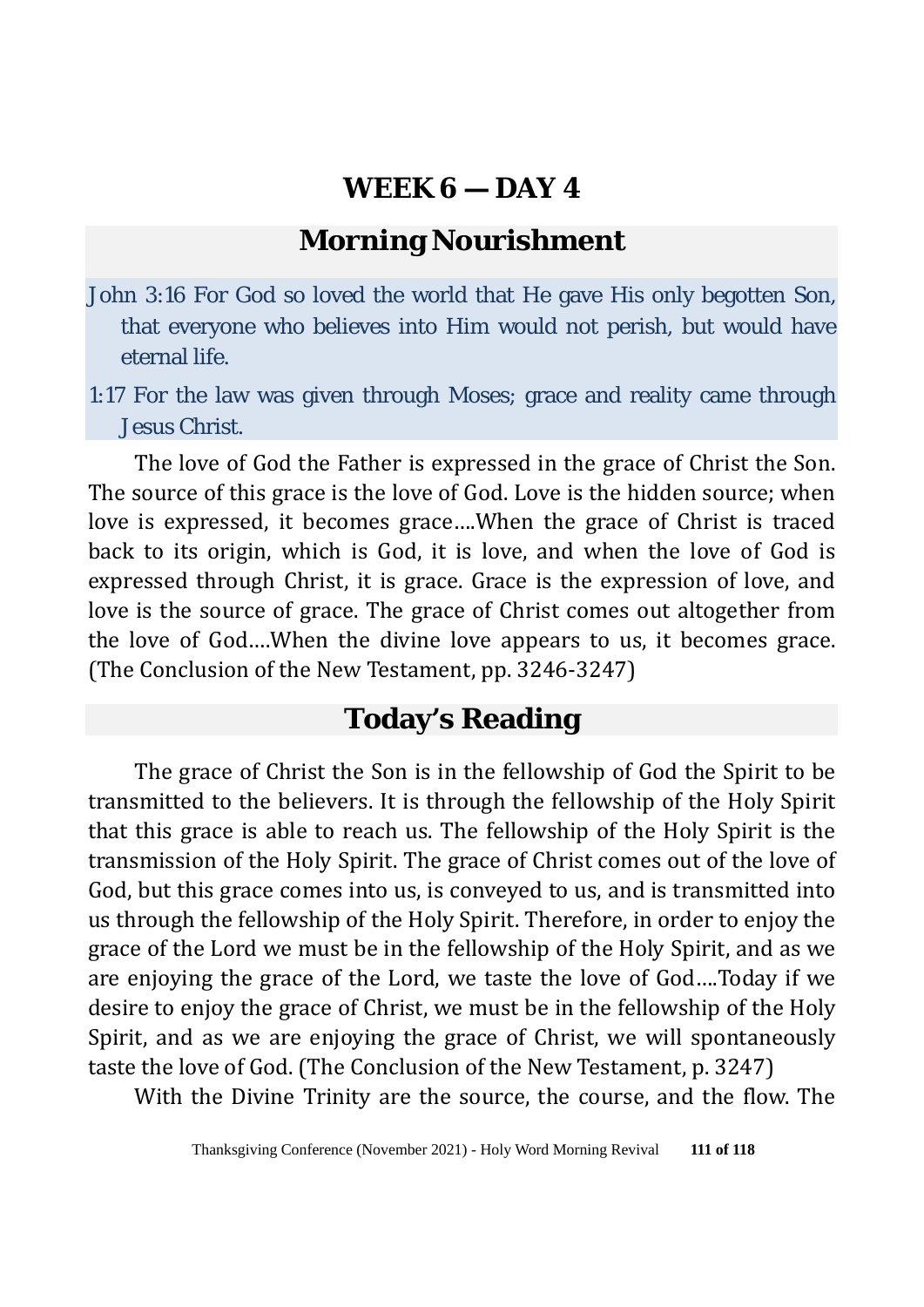source, the fountain, of [the] circulation [of the Divine Trinity within us] is the love of the Father. The course, the outflow, of this circulation is the very grace expressed and conveyed to us by Christ. The grace of Christ comes out of the source of the love of the Father. The flow is the Holy Spirit as the fellowship, the communication, the transmission, the circulation, of the grace of Christ with the love of the Father.

We have two circulations within us. One circulation is the circulation of blood within our physical body, and the other circulation is the circulation of the Divine Trinity in our spirit. Without either of these circulations we would die either physically or spiritually. Second Corinthians 13:14 gives us a detailed description of this inner, spiritual circulation. This circulation is the supply in our Christian life and church life. This is similar to saying that the current of electricity is the supply of power to an entire city. All the big cities on the earth today depend upon electricity. A number of years ago the current of electricity to the city of New York was cut off for a period of time. When that happened, the entire life of the city stopped. This is a very good illustration. We must see that the entire church life depends upon 2 Corinthians 13:14. It depends upon the love of the Father, the grace of the Son, and the fellowship of the Spirit to flow as a current within our spirit.

Many times while I am speaking in the ministry of the word, I have the inner sensation that the divine current is going on. If the current within me stops, I have nothing to speak. If we miss the Spirit in our speaking, our speaking is empty. Furthermore, if the current within us is cut off while we are listening to the ministry of the word, our listening is empty. We need to speak in the flow and listen in the flow. The flow is the transmission of the Holy Spirit, and this transmission is the fellowship that conveys the grace of Christ the Son as the outflow of the love of the Triune God. The current of the Divine Trinity within us as revealed in 2 Corinthians 13:14 is our spiritual pulse. (CWWL, 1988, vol. 1, "Living in and with the Divine Trinity," pp. 383-384)

Further Reading: The Conclusion of the New Testament, msg. 322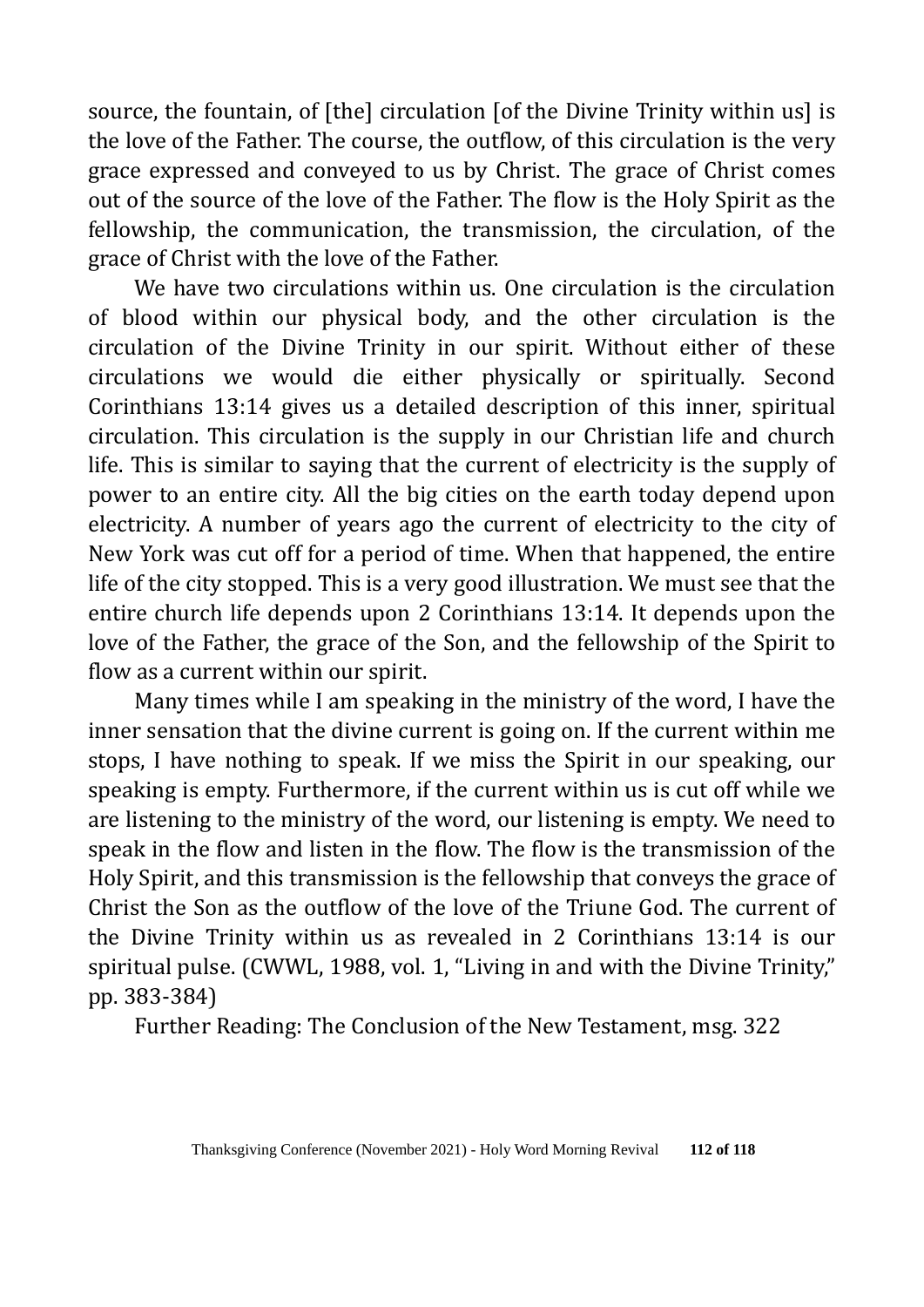# **Morning Nourishment**

Rev. 1:4-5 John to the seven churches which are in Asia: Grace to you and peace from Him who is and who was and who is coming, and from the seven Spirits who are before His throne, and from Jesus Christ, the faithful Witness, the Firstborn of the dead, and the Ruler of the kings of the earth. To Him who loves us and has released us from our sins by His blood.

Our enjoyment of the Divine Trinity in full is consummated with grace and peace by the Father, who is, who was, and who is coming; by the seven Spirits; and by Jesus Christ, the faithful Witness, the Firstborn of the dead, and the Ruler of the kings of the earth (Rev. 1:4-5). Grace is the Triune God as our enjoyment, and peace is the issue, the result, of our enjoyment of grace. The more we enjoy the Triune God as our grace, the more we have peace within. In Revelation 1 the Father is referred to as the One who is, who was, and who is coming. As God the eternal Father, He was in the past, He is in the present, and He is coming in the future. This shows that even the Father Himself is triune. He is triune as the One who is, who was, and who is coming. The seven Spirits are the sevenfold intensified Spirit. The one Spirit has been intensified sevenfold. The sevenfold Spirit may be likened to a seven-way lamp. Such a seven-way lamp gives us the strongest light, the intensification of light. The Spirit today is intensified sevenfold because of the dark age. (CWWL, 1988, vol. 1, "Living in and with the Divine Trinity," pp. 384-385)

# **Today's Reading**

God is…the One who is, who was, and who is coming. This is the meaning of the name Jehovah. In Hebrew, Jehovah means, "I am who I am." His being the I Am signifies that He is the One who exists from eternity to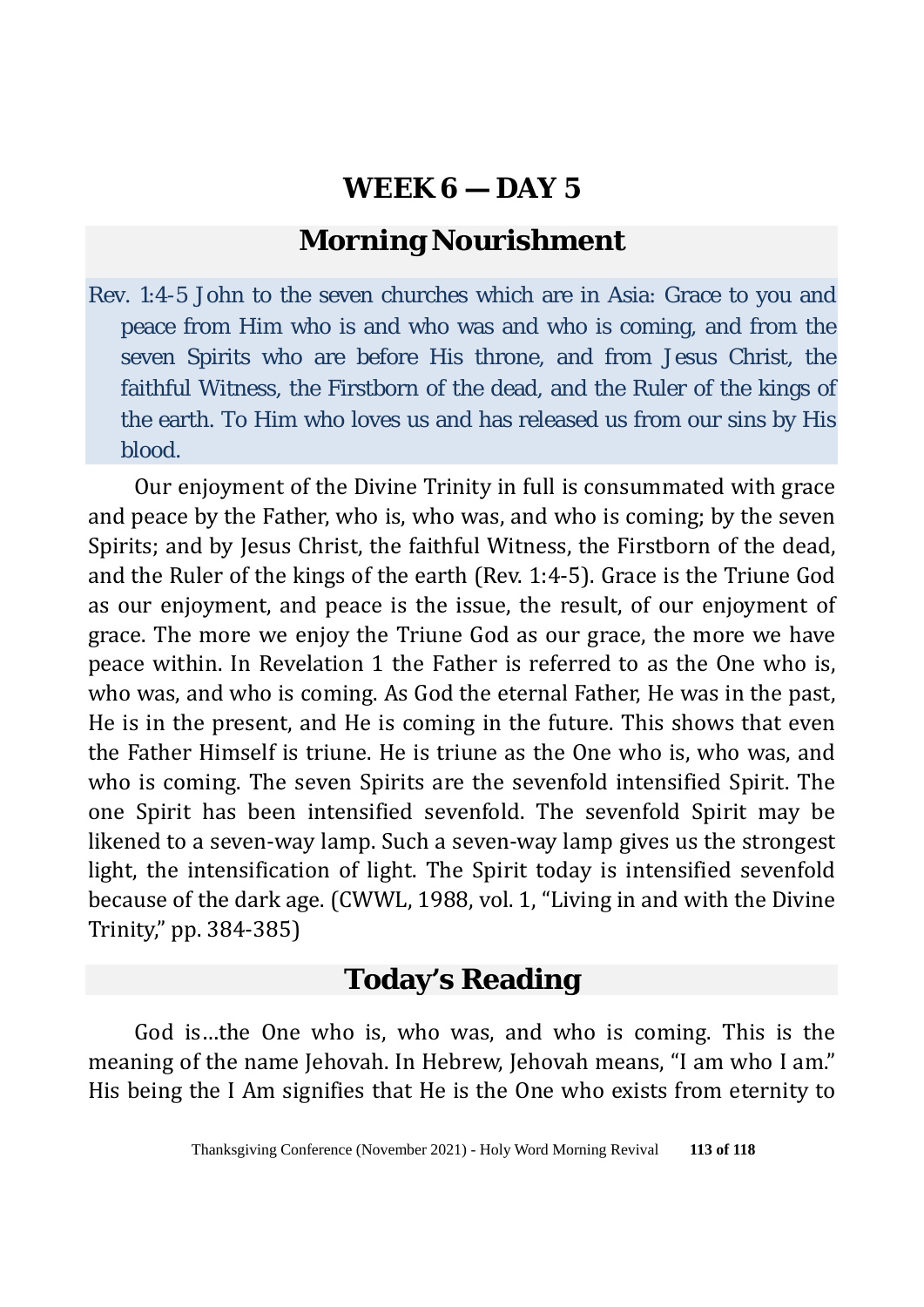eternity. His title, I Am, not only indicates that He exists but that, in a positive sense, He is everything. He is life, light, and every other positive thing. Do you need life? God is life. Do you want light? God is light. Do you desire holiness? God is holiness. God exists from eternity to eternity and He is everything. This is our God. (Life-study of Revelation, p. 39)

In the book of Revelation the Spirit is called the seven Spirits (1:4; 4:5; 5:6), the sevenfold intensified Spirit to counteract the degradation of the church. The seven Spirits in Revelation 1:4 undoubtedly are the Spirit of God because They are ranked among the Triune God. As seven is the number for completion in God's operation, so the seven Spirits must be for God's move on earth. In substance and existence God's Spirit is one. In the intensified function and work of God's operation His Spirit is sevenfold. It is like the lampstand in Zechariah 4:2. In existence it is one lampstand, but in function it is seven lamps. At the time the book of Revelation was written, the church had become degraded, and the age was dark. Therefore, the sevenfold intensified Spirit of God was needed for God's move on earth.

The title the seven Spirits indicates that the Spirit has been intensified sevenfold. This Spirit intensifies all the elements of the Spirit: divinity, incarnation, crucifixion, resurrection, reality, life, and grace.

The seven lamps in Revelation 4:5 refer to the seven lamps of the lampstand in Exodus 25:37 and the seven lamps of the lampstand in Zechariah 4:2. The seven lamps of fire which are the seven Spirits of God signify the enlightening and searching of the sevenfold intensified Spirit of God. In Exodus 25 and Zechariah 4 the seven lamps, signifying the enlightening of the Spirit of God in God's move, are for God's building, either for the tabernacle or the rebuilding of the temple. [In Revelation 4:5] the seven lamps are for God's judgment, which will issue also in God's building—the building of the New Jerusalem. (The Conclusion of the New Testament, pp. 867-868)

Further Reading: CWWL, 1984, vol. 2, "Elders' Training, Book 2: The Vision of the Lord's Recovery," ch. 10; Life-study of Revelation, msg. 4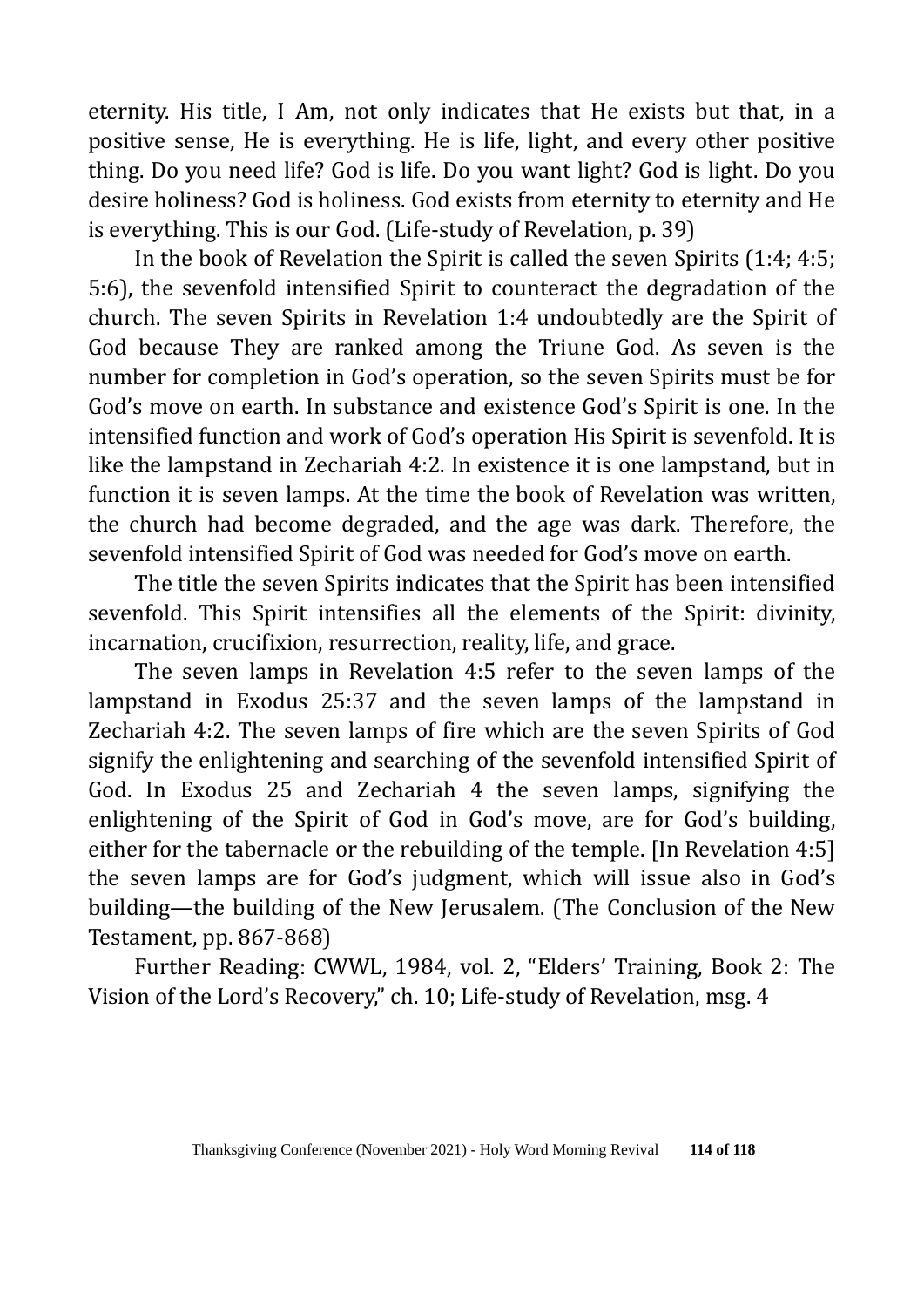# **Morning Nourishment**

- Rev. 5:6 And I saw in the midst of the throne and of the four living creatures and in the midst of the elders a Lamb standing as having just been slain, having seven horns and seven eyes, which are the seven Spirits of God sent forth into all the earth.
- Col. 1:18 …He is the Head of the Body, the church; He is the beginning, the Firstborn from the dead, that He Himself might have the first place in all things.

Christ as the redeeming Lamb has seven observing and searching eyes for executing God's judgment upon the universe to fulfill God's eternal purpose, which will consummate in the building up of the New Jerusalem. Therefore, in Zechariah 3:9 He is prophesied as the stone, which is the topstone (4:7), with seven eyes for God's building. These seven eyes are the seven Spirits of God sent forth into all the earth, running "to and fro on the whole earth" (v. 10).

The seven Spirits as the seven eyes of the Lamb are also for transfusing. When Christ looks at us with His seven eyes, these eyes, which are the seven Spirits, will transfuse Christ's element into us…. As the Lord enlightens and judges us, He looks at us, and through the seven Spirits as His eyes He transfuses Himself into us for our transformation. (The Conclusion of the New Testament, p. 868)

## **Today's Reading**

In Revelation 1:5 Christ, the Son of God, is unveiled as "the faithful Witness."…Although He is God, He is also the Witness of God. Without Him, we cannot know, see, or gain God. God is testified by Him. He is the Witness of the entire Godhead. Christ's being the faithful Witness refers to His earthly life of thirty-three and a half years. He was the Witness, the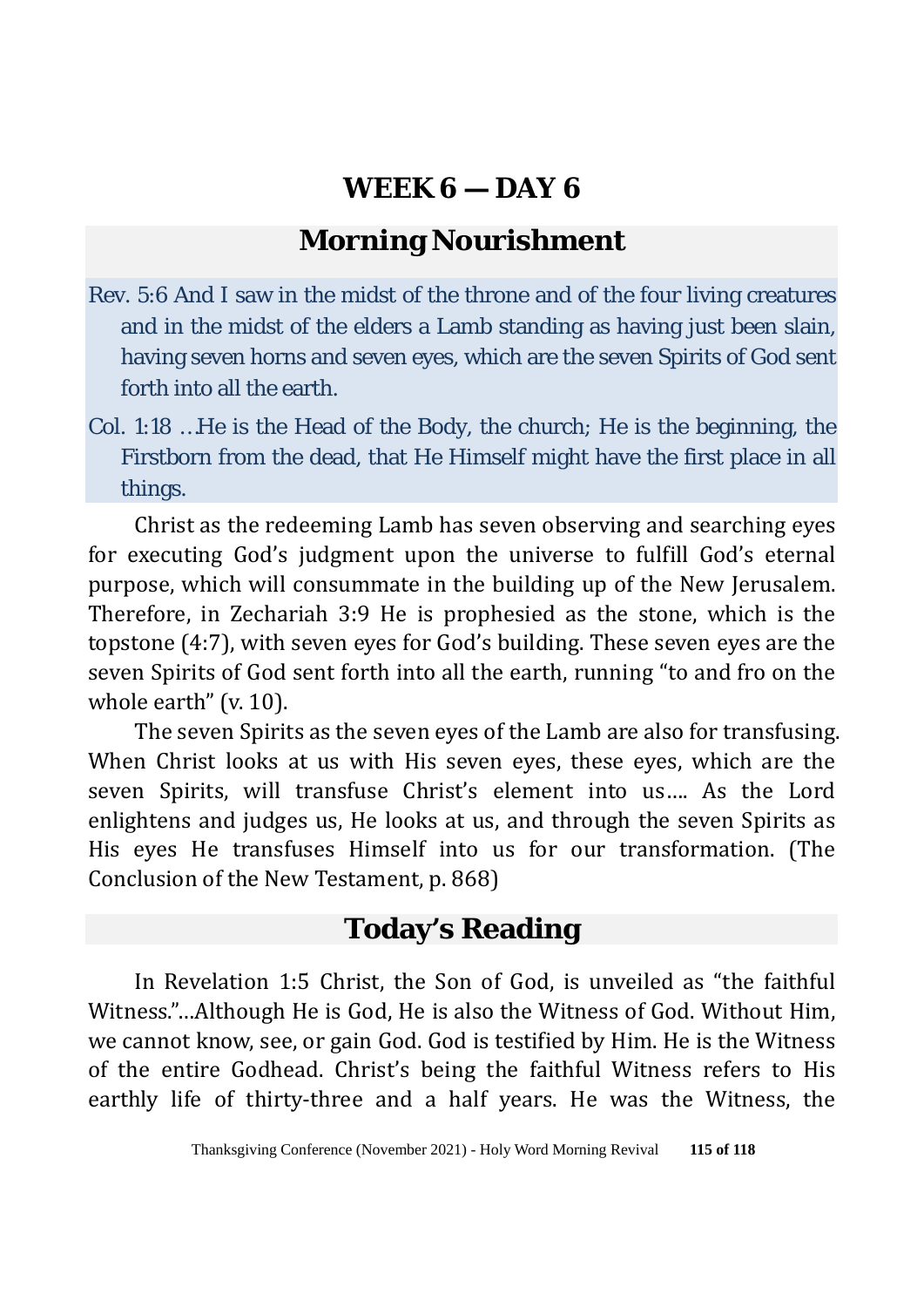testimony, the expression of God, testifying in His human living what God is (3:14)…. Many people wondered who He was. This man was God, and He witnessed God. As the living and faithful Witness of God, Christ is the One who testifies God. All men know that there is God, but no one has ever seen Him. However, there is a man in this universe, who lived on the earth by the name of Jesus and who was and still is the testimony of God. In Christ, we can see whatever God is (John 1:18). Jesus testifies God not only by His word and deeds but also by what He is. His being is the testimony of God.

In the universe…first, God created all existing things; second, He resurrected some of these existing things and brought them into another sphere, another realm, which is the realm of resurrection….Colossians 1:15 says that Christ is the Firstborn of all creation, and in Revelation 1:5 we are told that He is the Firstborn of the dead. He was the first to be resurrected from the dead, and we will follow Him. Here the phrase the Firstborn of the dead indicates the creation of God in resurrection. This signifies a new beginning. In God's first creation there was a beginning, and in God's second creation in resurrection there was another beginning. When we were regenerated, we experienced a new beginning in God's second creation. Christ's being the Firstborn of the dead refers to His resurrection….Lazarus was resurrected from the dead (John 11:43-44), but his resurrection was only temporary. Later on he died. With the Lord's resurrection, however, death is over. He will live forever (Rev. 1:18). Thus, He is truly the Firstborn of the dead.

The Son of God is further presented as the Ruler of the kings of the earth (Rev. 1:5). First, He lived on this earth as the faithful Witness. Then He resurrected from the dead to become the Firstborn of the dead for the church, the new creation. Today He is the Ruler of the kings of the earth in His ascension. He is ruling over the earth, the entire world, as the Ruler of the kings of the earth. Having passed through incarnation, human living, crucifixion, resurrection, and ascension, He has been enthroned above all kings. (The Conclusion of the New Testament, pp. 4118-4119, 4121-4123)

Further Reading: The Conclusion of the New Testament, msgs. 404-405, 407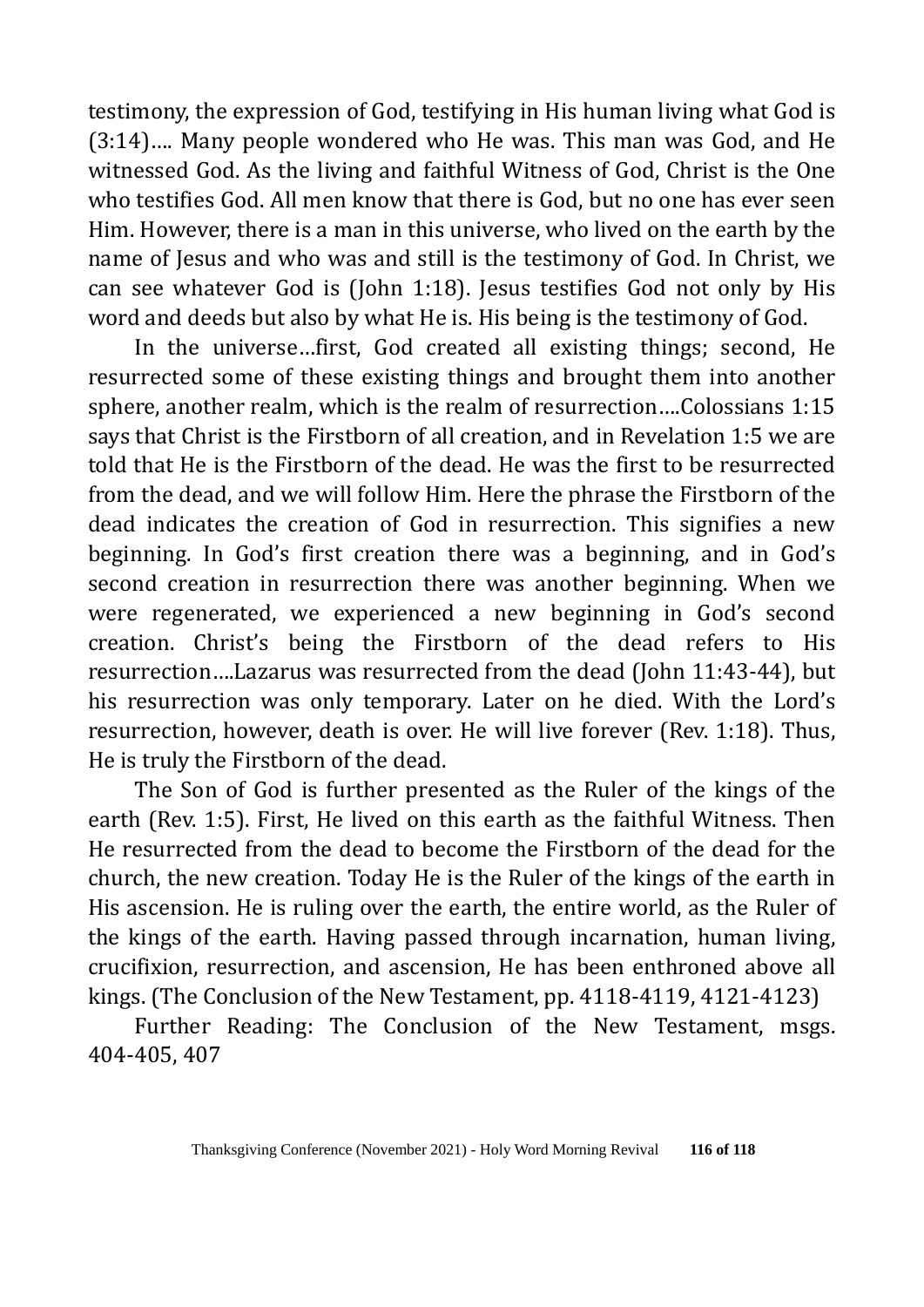# **‹‹ WEEK 6 — HYMN ››**

# **Hymns, #608 What mystery, the Father, Son, and Spirit**

Experience of God — By the Trinity

1 What mystery, the Father, Son, and Spirit, In person three, in substance all are one. How glorious, this God our being enters To be our all, thru Spirit in the Son! (Chorus) The Triune God has now become our all! How wonderful! How glorious! This Gift divine we never can exhaust! How excellent! How marvelous! 2 How rich the source, the Father as the fountain, And all this wealth He wants man to enjoy! O blessed fact, this vast exhaustless portion Is now for us forever to employ! 3 How wonderful, the Son is God's expression Come in the flesh to dwell with all mankind! Redemption's work, how perfectly effective, That sinners we with God might oneness find. 4 The Spirit is the Son's transfiguration Come into us as life the full supply. Amazing fact, our spirit with the Spirit Now mingles and in oneness joins thereby! 5 How real it is that God is now the Spirit For us to touch, experience day by day! Astounding fact, with God we are one spirit,

And differ not in life in any way!